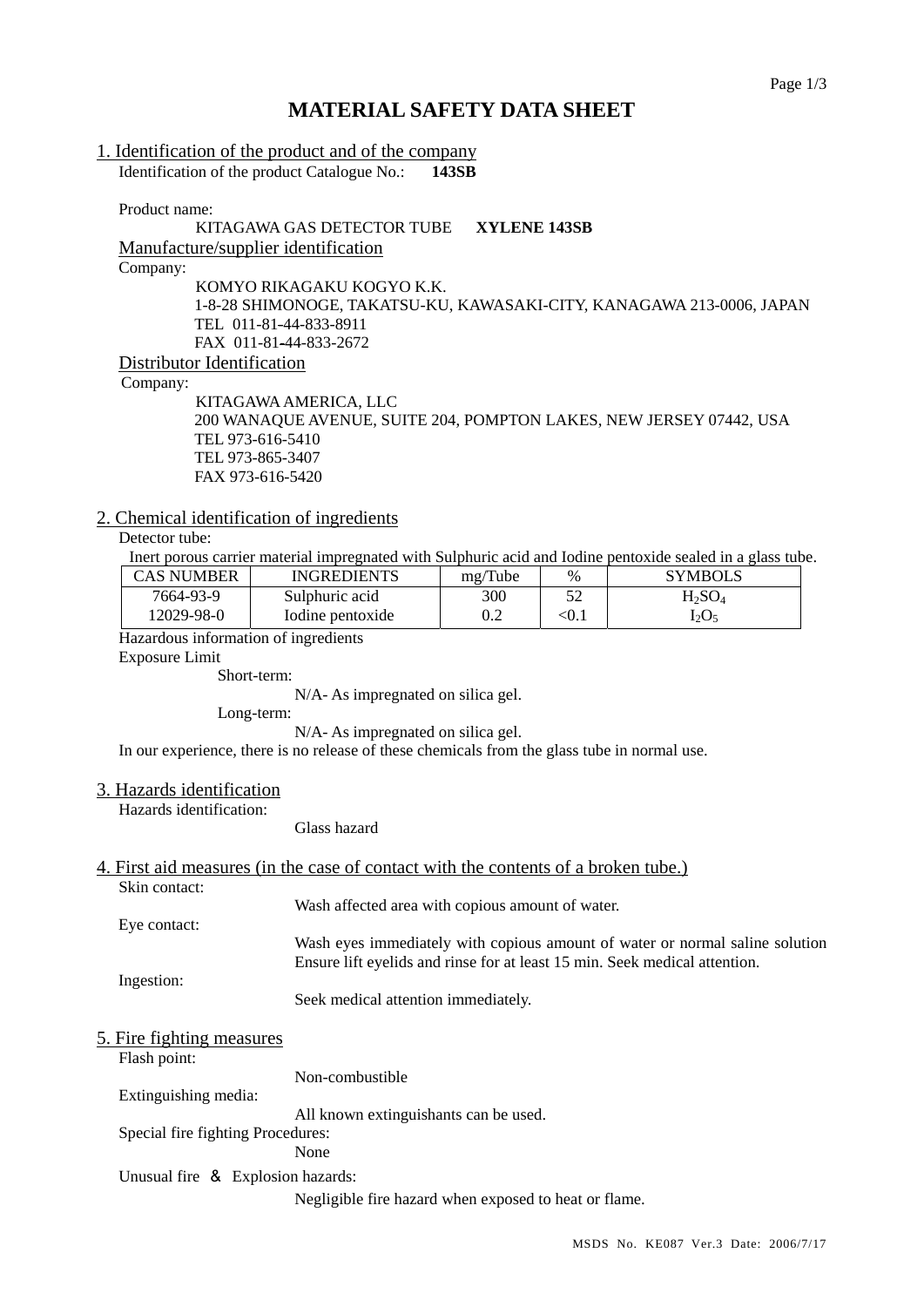# 6. Accidental release measures

Personal protection:

Do not pick up broken glass with bare hands if the tube is broken. Cover with inert absorbent such as vermiculite. Sweep up and contain for waste disposal.

|  | 7. Handling and storage                                                                                                                       |                                                                                                                                     |  |  |  |  |
|--|-----------------------------------------------------------------------------------------------------------------------------------------------|-------------------------------------------------------------------------------------------------------------------------------------|--|--|--|--|
|  | Handling & use:<br>Storage:                                                                                                                   | Ensure the instructions for use are followed. Safety glasses and gloves should be<br>worn to prevent injury from splintering glass. |  |  |  |  |
|  |                                                                                                                                               | Keep away from direct sunlight and store at 25 degree C or lower.                                                                   |  |  |  |  |
|  | 8. Exposure control/personal protection<br>Respiratory protection:                                                                            |                                                                                                                                     |  |  |  |  |
|  | Ventilation:<br>Other protective equipment:                                                                                                   | Not applicable                                                                                                                      |  |  |  |  |
|  |                                                                                                                                               | Not applicable                                                                                                                      |  |  |  |  |
|  |                                                                                                                                               | Safety glasses and gloves                                                                                                           |  |  |  |  |
|  | 9. Physical/Chemical properties<br>Appearance:                                                                                                |                                                                                                                                     |  |  |  |  |
|  | Boiling point:                                                                                                                                | White solid layer sealed in a glass tube.                                                                                           |  |  |  |  |
|  | Melting point:<br>Specific gravity $(H_2O=1)$ :<br>Evaporation rate (BuOAc=1):<br>Solubility in water:<br>Vapour pressure:<br>Vapour density: | Not applicable                                                                                                                      |  |  |  |  |
|  |                                                                                                                                               | Not applicable                                                                                                                      |  |  |  |  |
|  |                                                                                                                                               | Not applicable                                                                                                                      |  |  |  |  |
|  |                                                                                                                                               | Not applicable                                                                                                                      |  |  |  |  |
|  |                                                                                                                                               | Not applicable                                                                                                                      |  |  |  |  |
|  |                                                                                                                                               | Not applicable                                                                                                                      |  |  |  |  |
|  |                                                                                                                                               | Not applicable                                                                                                                      |  |  |  |  |
|  | 10. Stability and Reactivity<br>Stability:                                                                                                    |                                                                                                                                     |  |  |  |  |
|  | Incompatibilities:<br>Hazardous decomposition products:                                                                                       | Stable at under ambient temperatures and pressures.                                                                                 |  |  |  |  |
|  |                                                                                                                                               | Not applicable                                                                                                                      |  |  |  |  |
|  | Hazardous polymerization:                                                                                                                     | None<br>None                                                                                                                        |  |  |  |  |
|  | 11. Toxicological information                                                                                                                 |                                                                                                                                     |  |  |  |  |
|  | General:                                                                                                                                      |                                                                                                                                     |  |  |  |  |
|  |                                                                                                                                               | In our experience this products is not harmful to health when correctly<br>used/handled.                                            |  |  |  |  |
|  | Skin contact:<br>Eye contact:                                                                                                                 | Contents may be irritating to the skin if the tube broken.                                                                          |  |  |  |  |
|  |                                                                                                                                               | Contents may be irritating to the eyes if the tube broken.                                                                          |  |  |  |  |
|  | Ingestion:                                                                                                                                    | Glass hazard                                                                                                                        |  |  |  |  |
|  |                                                                                                                                               |                                                                                                                                     |  |  |  |  |